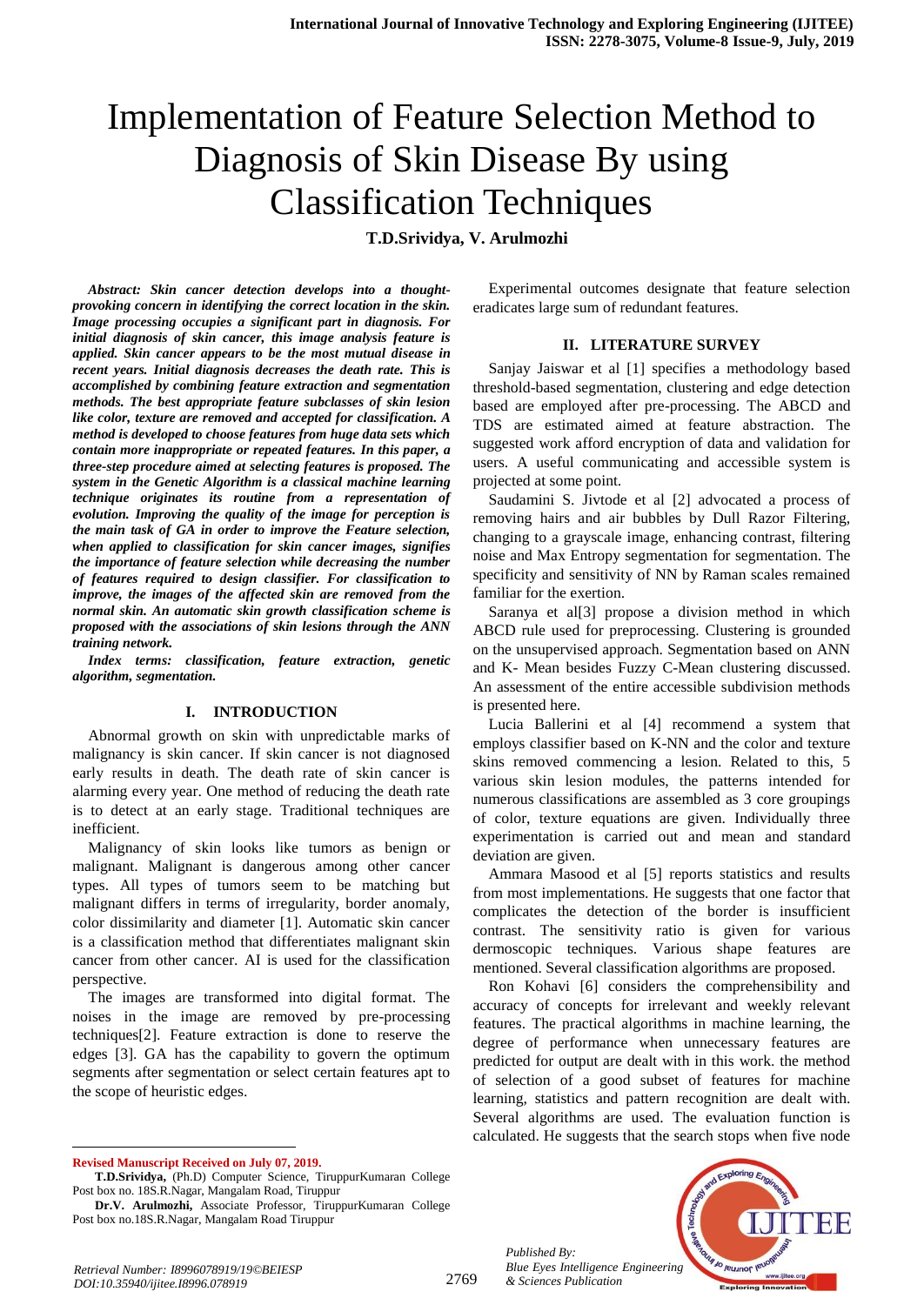# **Implementation of Feature Selection Method to Diagnosis of Skin Disease By using Classification Techniques**

expansions do not yield improved performance of more than 0.1%. Finally, the algorithms discussed attempts to improve prediction accuracy.

Sri Krishna et al [7] introduce the feature subset for optimal clusters with Automatic Feature Subset Selection(AFSGA) using GA. Clustering is classified as hierarchical and partitional. This algorithm contracts with choosing the ideal initial sources and deals with the development of feature subset selection while clustering by selecting CS measure as the fitness function. A new Genetic Algorithm based technique of selecting features by wrapper method in addition to the classification of hyperspectral appearance data using Support Vector Machine is proposed. The AFSGA methods and procedures are given. In the result, the AFSGA is compared with the classical clustering algorithm. The results are demonstrated to improve the efficiency of AFSGA.

M Chaitanya Krishna et al [8] uses CAD to differentiate normal and melanoma skin cancer lesion. Pre- processing of the image is done based on image brightness equalization, normalization of color series, and correction of image scale or image resolution regularization. The segmentation techniques used are threshold based, edge detection based and clustering techniques. The step and change detection are employed here and TDS formula is given.

Munya A Arasi et al [9] projected a review paper for Proximal Support Vector Machine(PSVM). The anticipated system here is the Neuro- Fuzzy system & PNN. The K-Nearest Neighbor, Artificial Neural Network and Support Vector Machines are adapted.

Nabin K.Mishra et al [10] deliberates the numerous characteristics of subdivision of lesion. Artificial Neural Network, Support Vector Machines, and Several cataloging techniques are employed here.

Asmaa Aljawawdeh et al [11] proposes a classification using NN backpropagation and threshold for selected values. K-Means algorithm is used in this work. A classification system is built which distinguishes malignant from benign. A pseudo- code methodology is given. Formulas are given and three segmentation models are proposed.

Alessia Amelio et al [12] suggests the ability to differentiate injuries the of skin for separating the color image centered on genetic algorithm. It is proved from the investigative findings for isolating cancer of the skin, the methodology for subdivision is capable of finding lesion boundaries exactly joined with a method of integration of adjacent region. CAD methods are used. Results presented on C-GeNcut. He concludes the experiments to various imageries of dermatology for the noble presentation of the methodology.

# **III. EXISTING SYSTEM**

An effective way to recognize skin cancer in the initial phase, digital descriptions of skin cancer remains explored. For achieving this objective, the process of feature extraction is well-thought of as important for image analysis. For analyzing image accurately segmentation is crucial ever since it disturbs the accurateness of successive phases. Due to unlimited variations of lesions in terms of outlines, dimensions, and shades for various kinds of texture and different skin, segmentation will be difficult[4].

#### **IV. PROPOSED METHODOLOGY & RESULTS**

Proposed work includes the implementation of three main steps on the skin lesion. The first step is preprocessing to remove inappropriate features such as hairs, air bubbles, and noise. In the subsequent step, the features are clustered using K-Means to eliminate redundancy, and the next phase is a classic algorithm for selecting the features[5]. An illustration of the projected scheme is in fig(1).



**Fig(1) Block diagram of the proposed system**

#### *A Pre-processing*

Preprocessing of skin cancer involves:

- $\triangleright$  Get the image as input
- Transform it into a grayscale image.
- $\triangleright$  Filter the image to remove hairs, noise, and air bubbles.
- The filtered image is resized.
- Obtain image contrast for enhancement.

# *B Image Segmentation Using A Genetic Algorithm*

In a segmented image, all regions fulfill the properties of connectivity and homogeneity. A region is assumed to be homogeneous if all pels in the region fulfill the condition of homogeneity like color and texture[6]. As skin cancer imaging has a very big solution space, a genetic algorithm is used here[7]. The edge detection method is employed in this work[8].

# *C Feature Extraction*

The features extracted are color, texture and GLCM features. Few significant properties related are height, width, irregularity, and location. In this work, we have mined the skin lesion from the image and analyzed its area of irregularity, area, and length. The elementary process of feature extraction is depicted.

#### *D Classification*

*Published By:*

*& Sciences Publication* 

Depending on the lesion, the features are extracted. Centered on the shape, the texture of the skin, the image is classified as benign or not.

The projected work employs the abstraction of color features in skin images[9]. The RGB color space is employed here because RGB gives good accuracy in case of

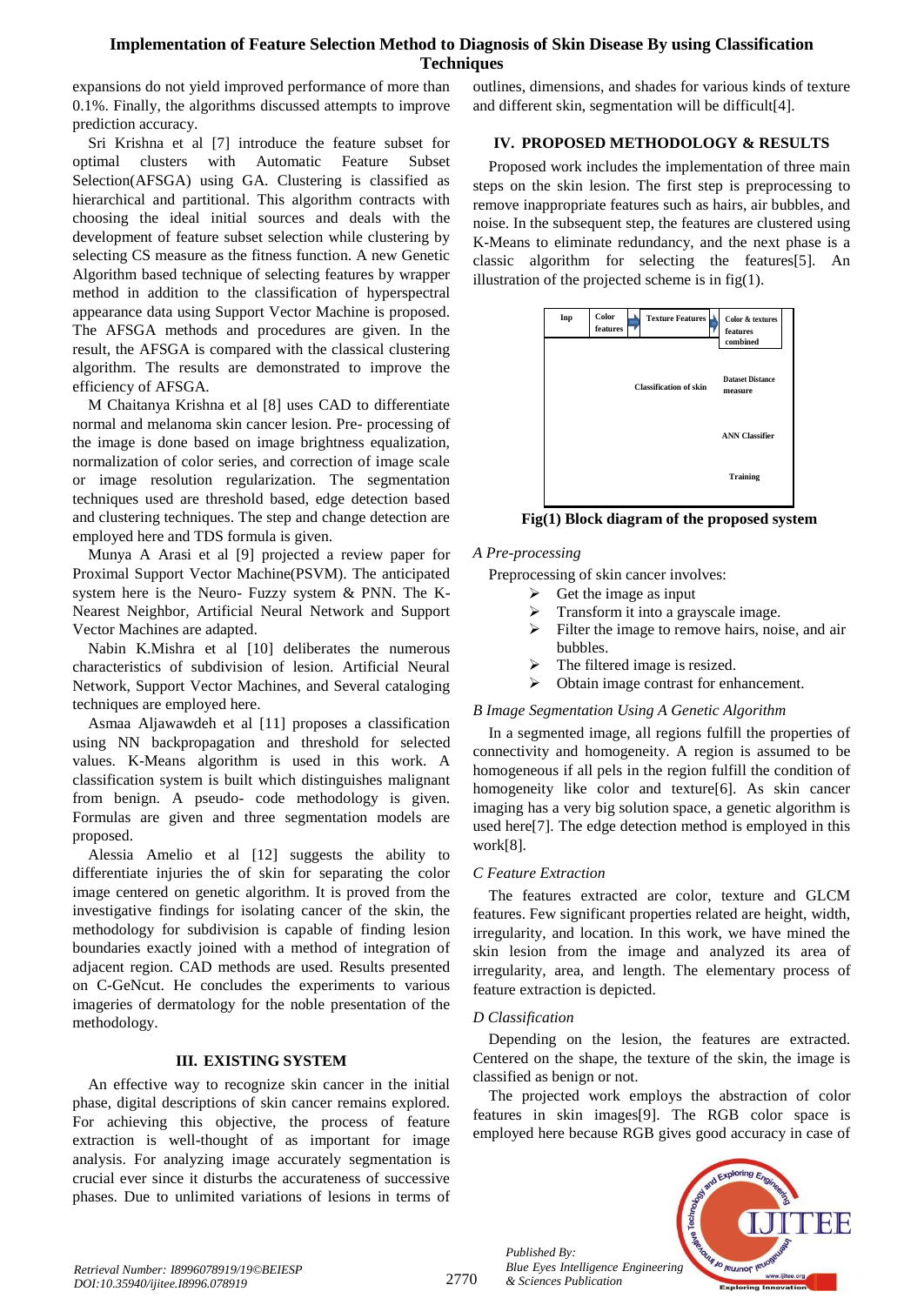skin images. The texture features are mined using Gray Level Co-occurrence Matrix(GLCM)[10]. Other features related to texture as energy, entropy, contrast are also retrieved [11]. To enhance contrast gamma correction method is used.

In combining color and texture features by distance metrics method, the estimated distance of input and database image are analyzed [12]. ANN classifier is utilized for classification purpose to analyze input and training set. The testing stage will be the input image and all images are training images. Ultimately, the image is differentiated as different types.

#### **V. NUMERICAL ILLUSTRATION**

A sample of 5 benign and 5 malignant images are considered as shown in the figure. The pre-processing of the images are carried out and the grayscale of these images are shown. The color feature is calculated for benign and malignant images and provided with statistical ratios. A sample of benign and malignant images are taken for texture feature classification. The texture features considered are the mean and standard deviation. A graph of texture features is plotted for these sample images along with values.



**Fig (2a) Benign Skin cancer images**



**Fig (2b) Malignant Skin cancer images**



**Fig (2c)Grayscale images for Benign cancer after cropping**



**Fig (2d) Grayscale images for Malignant cancer after cropping**



**Fig (3) Applying gamma correction to Benign skin cancer image**



**Fig (4) Applying gamma correction to the malignant image to enhance contrast**

| <b>AWAID-</b>                                   |                                                         |                        |                             |
|-------------------------------------------------|---------------------------------------------------------|------------------------|-----------------------------|
| ۰.<br>÷                                         |                                                         | п                      |                             |
| <b>William William</b><br>u                     | Jierre                                                  | <b>COLLEGE</b>         |                             |
| <b>MA .: 34</b>                                 | 44444                                                   |                        |                             |
| <b>IN HART</b><br><b>KORZ</b><br>-              | <b>January 41</b><br>11340<br><b>Deal</b><br>$-0.00444$ | ٠<br><b>Classified</b> |                             |
|                                                 |                                                         |                        |                             |
| EB'23 DYT Hawki WALLISH Lake                    | distant                                                 |                        |                             |
| The View features<br>v<br>w.                    | persons ( general ) subpate ( persons ) were            | ×                      | Fallman -                   |
| es la                                           |                                                         | m                      | m                           |
| B<br>direktering any<br>aid same<br>markets and |                                                         |                        | m                           |
| 衔<br>HEATERS!<br>AMERICA'S                      |                                                         |                        | <b>ASSESS</b><br>٠          |
| sint a joiner<br>Шh<br><b>BENT XI</b>           |                                                         |                        | <b>Mark</b><br>٠<br>×       |
| and lauk-<br>integri<br>weld exists:<br>Ŀ       |                                                         |                        | à,<br>Ers                   |
| mitmili                                         |                                                         |                        | 198<br><b>Dist</b>          |
| tage(1.5);<br>sad lesin                         |                                                         |                        | ×<br><b>CHE</b><br>131<br>w |
| sied person<br>end senior                       |                                                         |                        |                             |
| <b>AGE Assessed</b><br>$1 = 1$                  |                                                         |                        |                             |
| and more<br>start seein                         |                                                         | To A                   | m<br>ċ<br>w<br>×            |
| sied assis                                      |                                                         |                        | ш<br><b>Excite</b>          |
| bч<br><b><i><u>RIVE MTALL</u></i></b>           |                                                         |                        | in                          |
| sid and                                         |                                                         | s.                     | $-26$<br>w                  |
| sidance<br>med.immun                            |                                                         |                        |                             |
| and more.                                       |                                                         |                        |                             |
| said and                                        |                                                         |                        |                             |
| Nakkerin<br>leave town                          |                                                         |                        |                             |
| <b>Internal</b>                                 |                                                         |                        |                             |
| Amirant                                         |                                                         |                        |                             |
| <b>Armieriz</b><br><b>SEPES</b>                 |                                                         |                        |                             |
| (deset) legs                                    |                                                         |                        |                             |
| pendidate in                                    |                                                         |                        |                             |
|                                                 |                                                         |                        |                             |
|                                                 |                                                         |                        |                             |
| 唱印                                              |                                                         |                        | 膃<br>.,,                    |

**Fig (5) Sample data set for classification**



**Fig (6) Chart depicting color features for benign**

*Published By: Blue Eyes Intelligence Engineering & Sciences Publication*